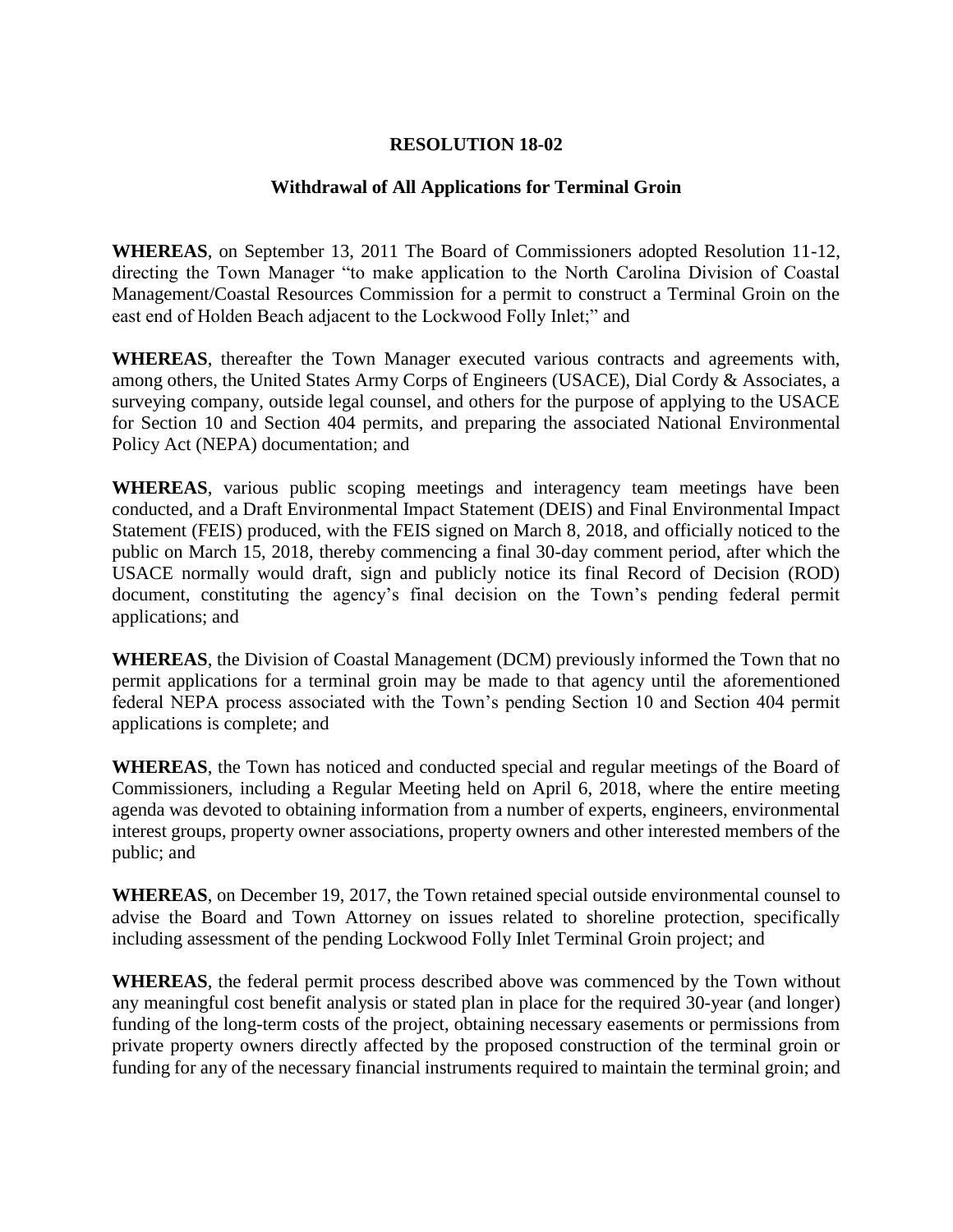**WHEREAS**, the analyses contained in the DEIS and FEIS of the positive and negative physical impacts of the terminal groin on beach front properties it is intended to protect, on other beach front properties and on the involved inlet are based on computer models done based upon out-ofdate data and without regard to more recent coastline and inlet changes, and is not modified to consider material issues from the perspective of a local unit of government, such as the Town of Holden Beach, or its governing Board of Commissioners, who are charged by law to act only in the best interests of ALL of the Town's citizens and residents, and ALL guests who come to use and enjoy the Town's ocean beaches and other amenities; and

**WHEREAS**, over the past two years, the Town has completed the Central Reach Project to the west of the beach areas proposed to be affected by the terminal groin project, and the Town has engaged in significant beach nourishment on the East End, including beach nourishment utilizing low cost sand available as a by-product of the continued dredging of the Lockwood Folly Inlet at costs orders of magnitude lower than costs utilized by the USACE in the DEIS and FEIS; and

**WHEREAS**, a number of leading coastal scientists, including Dr. Stan Riggs and Dr. Len Pietrafesa, have expressed serious concerns and opposition to the use of terminal groins generally, and the proposed Lockwood Folly Inlet Terminal Groin in particular; and

**WHEREAS**, Professor Andrew Coburn of Western Carolina University, Associate Director of the Program For the Study of Developed Shorelines has written the Town a letter, dated April 5, 2018, in which Professor Coburn states that the Town's proposed Terminal Groin project "**will not achieve any of the town's aforementioned objectives**" (emphasis in original) and that it is his professional opinion that this project "is fiscally irresponsible and a breach of fiduciary duty" for the Board of Commissioners to support; and

**WHEREAS**, each Member of the Holden Beach Board of Commissioners has carefully reviewed not only the DEIS and FEIS, but also many hundreds of pages of relevant data, information, published articles, and other published environmental documents, including the confidential report and public notebooks prepared for each Member of the Board by its special environmental counsel, as well as the environmental documents associated with the Ocean Isle Beach terminal groin project, the Bald Head Island terminal groin project, the Figure Eight Island terminal groin project and the recently published FEIS for the Bogue Banks 50 year renourishment project (in which document a terminal groin alternative was discussed in detail and rejected); and

**WHEREAS**, during its April 6, 2018 Regular Meeting devoted to review of the proposed Lockwood Folly Inlet Terminal Groin project, the Board of Commissioners was informed by officials representing the Southern Environmental Law Center (SELC) and the North Carolina Coastal Federation (NCCF) that issuance of the pending federal permits and any subsequent issuance of a CAMA Permit by DCM – would result in federal and state litigation challenging such permits and associated NEPA documentation; and

**WHEREAS**, while the Board of Commissioners does **not** consider the threat of such litigation as a material or substantive basis for the making of its decisions, the Board does consider such information relevant to the Board's overall duty to evaluate the costs and benefits of the proposed Lockwood Folly Inlet Terminal Groin project; and